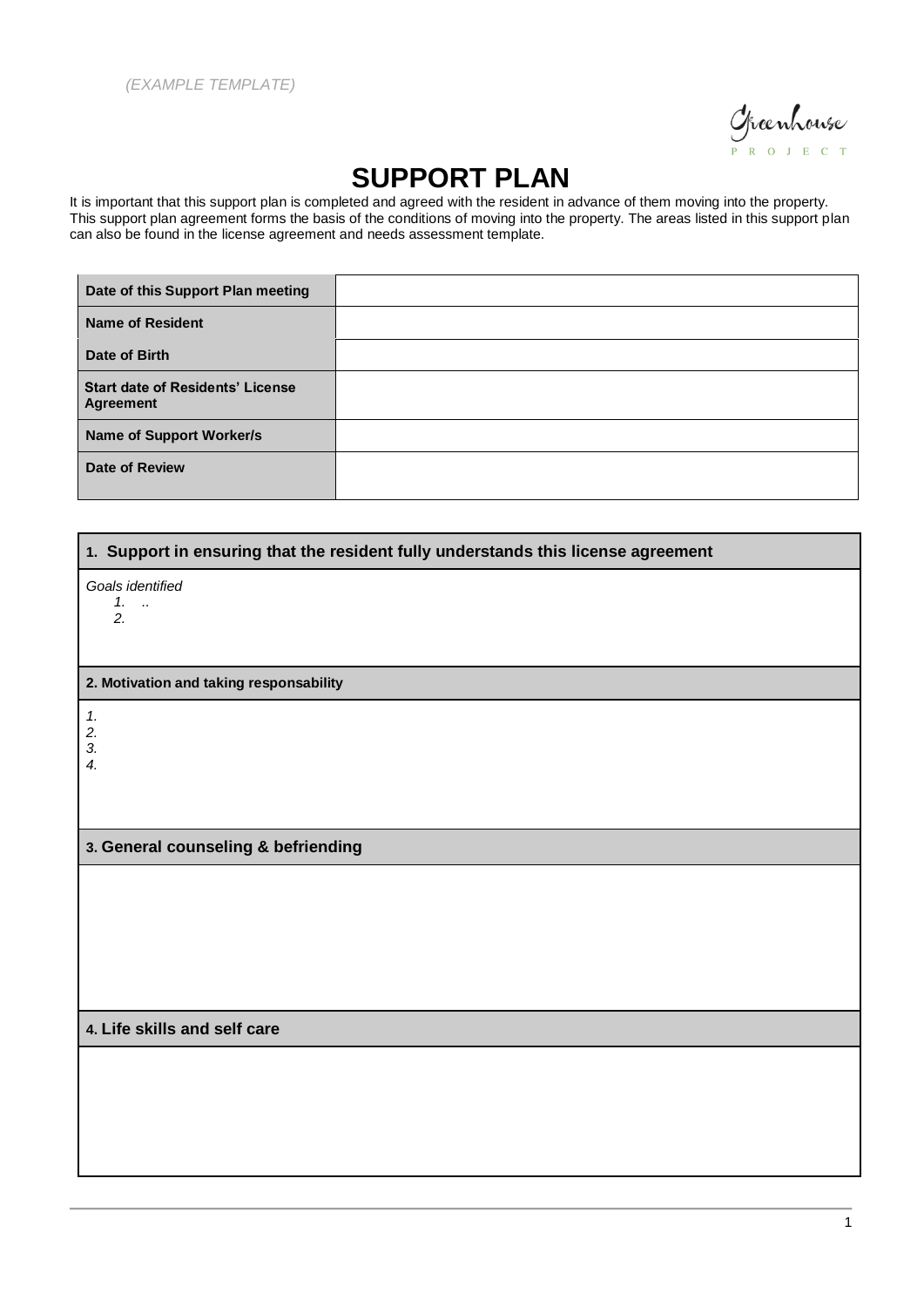| 5. Managing money                                                                                                                                                       |
|-------------------------------------------------------------------------------------------------------------------------------------------------------------------------|
|                                                                                                                                                                         |
|                                                                                                                                                                         |
|                                                                                                                                                                         |
|                                                                                                                                                                         |
|                                                                                                                                                                         |
|                                                                                                                                                                         |
| 6. House Meeting                                                                                                                                                        |
|                                                                                                                                                                         |
| Goals identified<br>$1.$ .                                                                                                                                              |
| $2.$ .<br>$3.$ .                                                                                                                                                        |
| $4. \quad .$<br>$5.$ .                                                                                                                                                  |
| 6. .                                                                                                                                                                    |
| $7.$ .<br>8. .                                                                                                                                                          |
| 9. .<br>$10.$ .                                                                                                                                                         |
|                                                                                                                                                                         |
| 11. Drug and Alcohol miss use                                                                                                                                           |
|                                                                                                                                                                         |
|                                                                                                                                                                         |
|                                                                                                                                                                         |
|                                                                                                                                                                         |
|                                                                                                                                                                         |
| 12. Advice and assistance on accessing care, support and counseling services from appropriate<br>bodies that will have a positive impact on the welfare of the resident |
| Goals identified                                                                                                                                                        |
| $1.$<br>2.                                                                                                                                                              |
|                                                                                                                                                                         |
|                                                                                                                                                                         |
| 14. Accompanying to service providers and other resources relevant to their support plan                                                                                |
| Goals identified                                                                                                                                                        |
| 1.<br>2.                                                                                                                                                                |
| etc.                                                                                                                                                                    |
| 15. Supporting in accessing education, training and employment                                                                                                          |
| Goals identified                                                                                                                                                        |
| 1.<br>2.                                                                                                                                                                |
| etc.                                                                                                                                                                    |
|                                                                                                                                                                         |
|                                                                                                                                                                         |